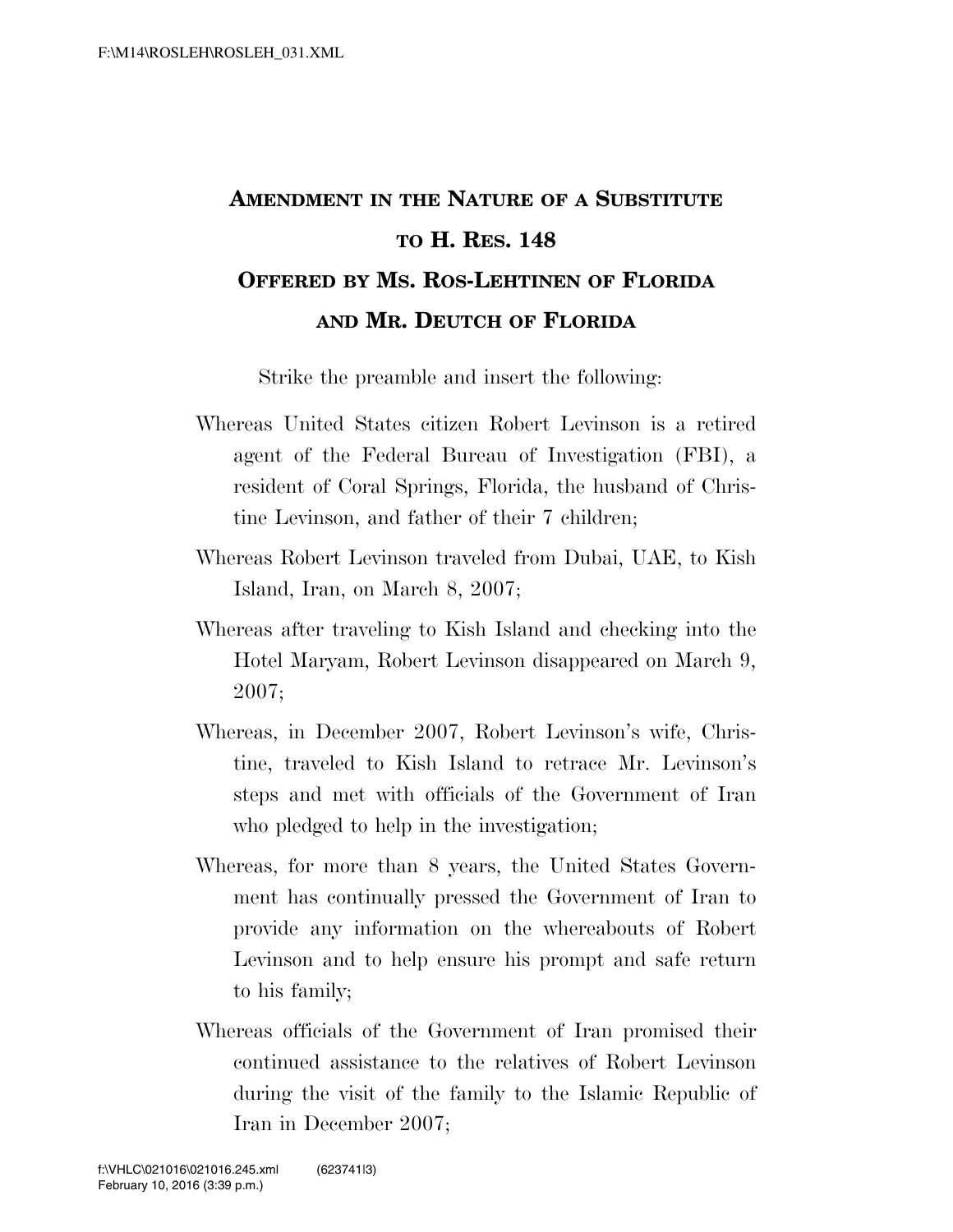- Whereas, in November 2010, the Levinson family received a video of Mr. Levinson in captivity, representing the first proof of life since his disappearance and providing some initial indications that he was being held somewhere in southwest Asia;
- Whereas, in April 2011, the Levinson family received a series of pictures of Mr. Levinson, which provided further indications that he was being held somewhere in southwest Asia;
- Whereas Secretary John Kerry stated on August 28, 2013, ''The United States respectfully asks the Government of the Islamic Republic of Iran to work cooperatively with us in our efforts to help U.S. citizen Robert Levinson.'';
- Whereas, on September 28, 2013, during the first direct phone conversation between the heads of the Government of the United States and Iran since 1979, President Barack Obama raised the case of Robert Levinson to President of Iran Hassan Rouhani and urged the President of Iran to help locate Mr. Levinson and reunite him with his family;
- Whereas, on August 29, 2014, Secretary of State John Kerry again stated that the United States ''respectfully request the Government of the Islamic Republic of Iran work cooperatively with us to find Mr. Levinson and bring him home.":
- Whereas on July 14, 2015, the Governments of the United States, the United Kingdom, France, Russia, China, and Germany concluded 20 months of negotiations with Iran over its nuclear program;
- Whereas, on January 16, 2016, the Government of Iran released five United States citizens detained in Iran, Jason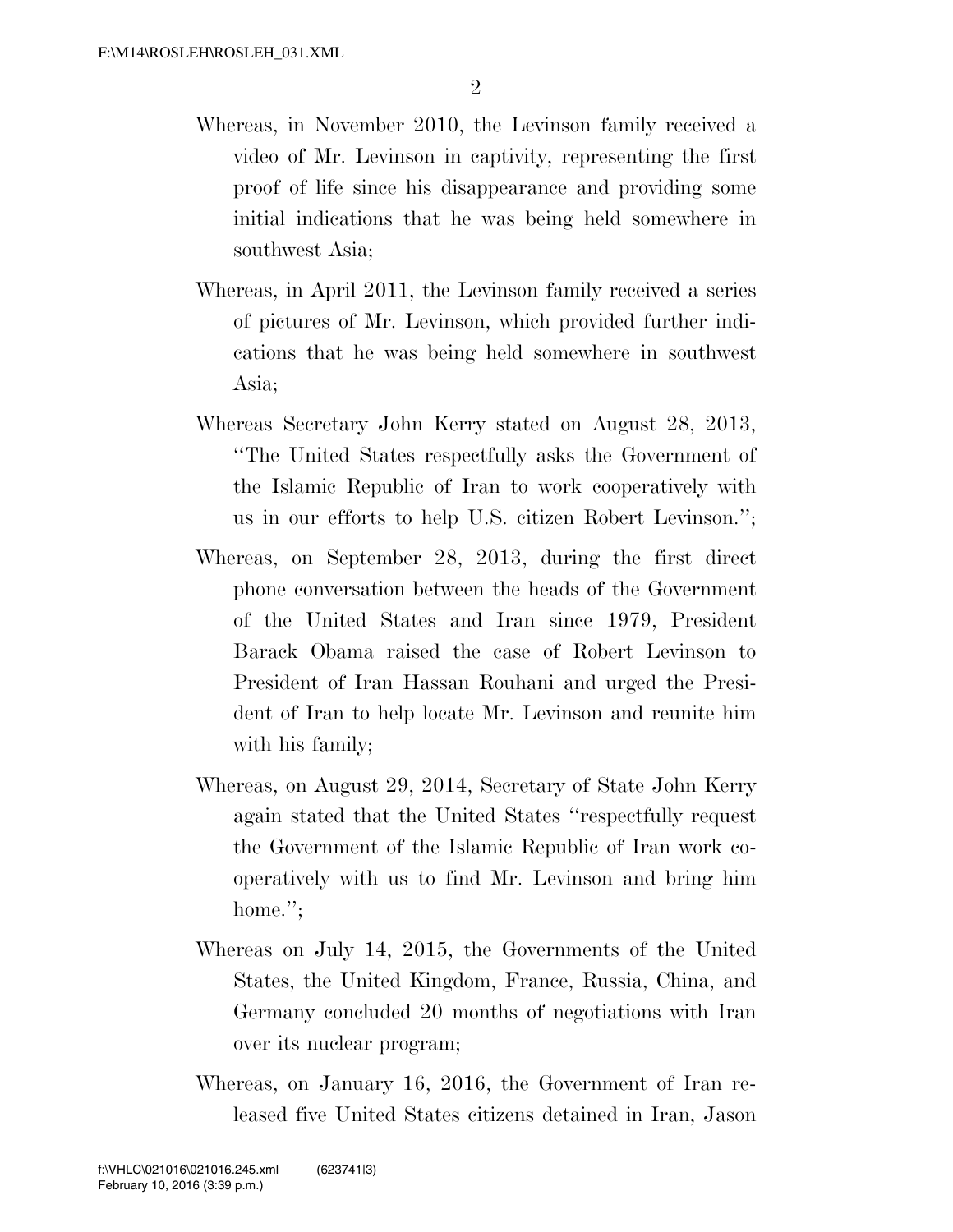Rezaian of California, Saeed Abedini of Idaho, Amir Mirzaei Hekmati of Michigan, Matthew Trevithick of Massachusetts, and Nosratollah Khosravi-Roodsari;

- Whereas, on January 17, 2016, President Obama stated ''even as we rejoice in the safe return of others, we will never forget about Bob'', referring to Robert Levinson, and that ''each and every day but especially today our hearts are with the Levinson family and we will never rest until their family is whole again.'';
- Whereas, on January 19, 2016, White House Press Secretary Josh Earnest stated that the United States Government had ''secured a commitment from the Iranians to use the channel that has now been opened to secure the release of those individuals that we know were being held by Iran. . .to try and gather information about Mr. Levinson's possible whereabouts'';
- Whereas, on November 26, 2013, Robert Levinson became the longest held United States hostage in our Nation's history; and
- Whereas the FBI has announced a \$5,000,000 reward for information leading to Mr. Levinson's safe return: Now, therefore, be it

Strike all after the resolving clause and insert the following:

That the House of Representatives—

1 (1) recognizes that Robert Levinson is the long-2 est held United States hostage in our Nation's his-3 tory;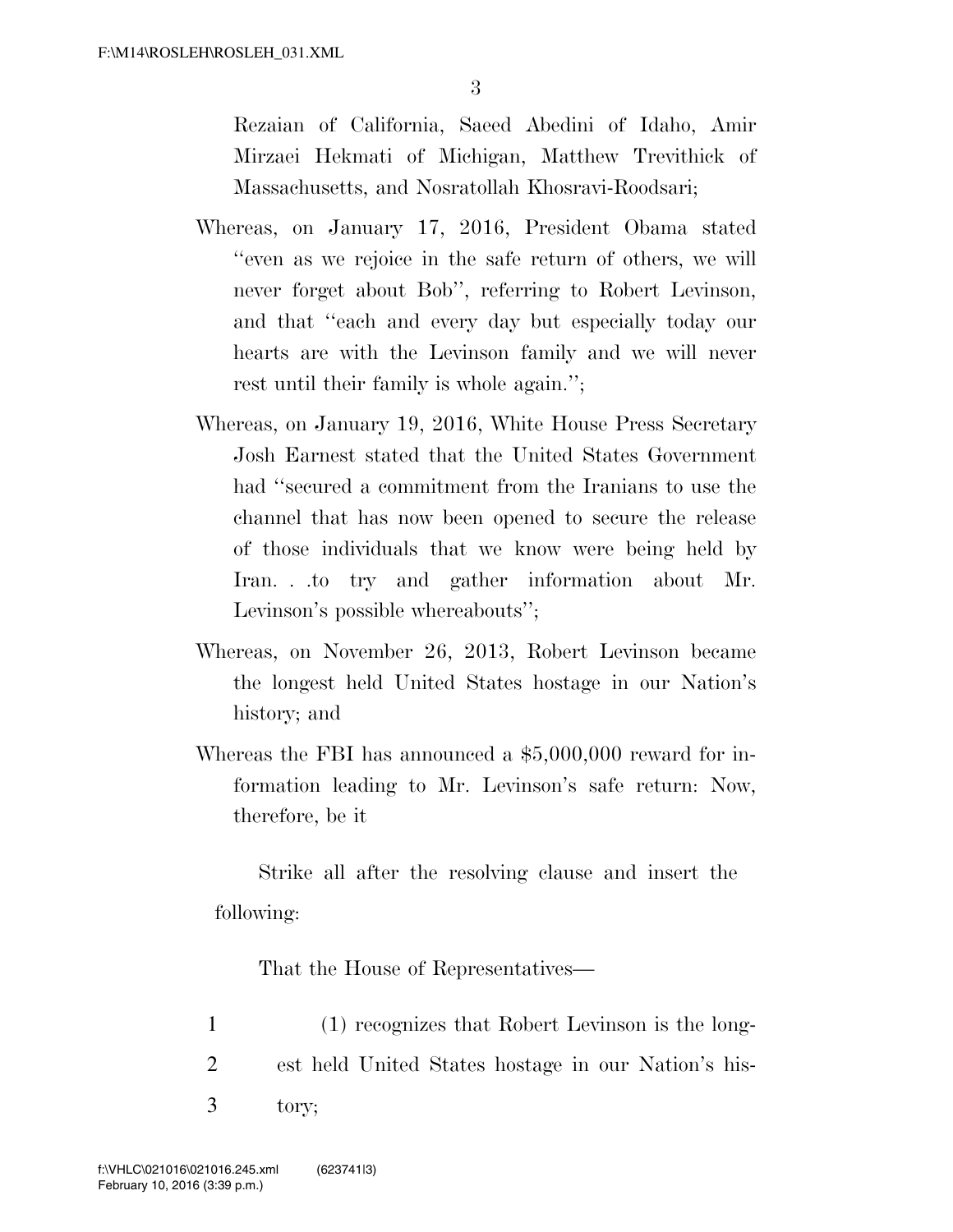(2) notes the repeated pledges by and renewed commitment of officials of the Government of Iran to provide their Government's assistance in the case of Robert Levinson;

 (3) urges the Government of Iran, as a humani- tarian gesture, to act on its promises to assist in the case of Robert Levinson and to immediately provide to the United States Government all available infor- mation from all entities of the Government of Iran regarding the disappearance of Robert Levinson;

 (4) urges the President and the allies of the United States to continue to raise with officials of the Government of Iran the case of Robert Levinson at every opportunity, notwithstanding ongoing and serious disagreements the United States Government has with the Government of Iran on a broad array of issues, including Iran's ballistic missile program, sponsorship of international terrorism, and human rights abuses; and

 (5) expresses sympathy to the family of Robert Levinson for their anguish and expresses hope that their ordeal can be brought to an end in the near future.

Amend the title so as to read: ''A resolution calling on the Government of Iran to follow through on repeated promises of assistance in the case of Robert Levinson,